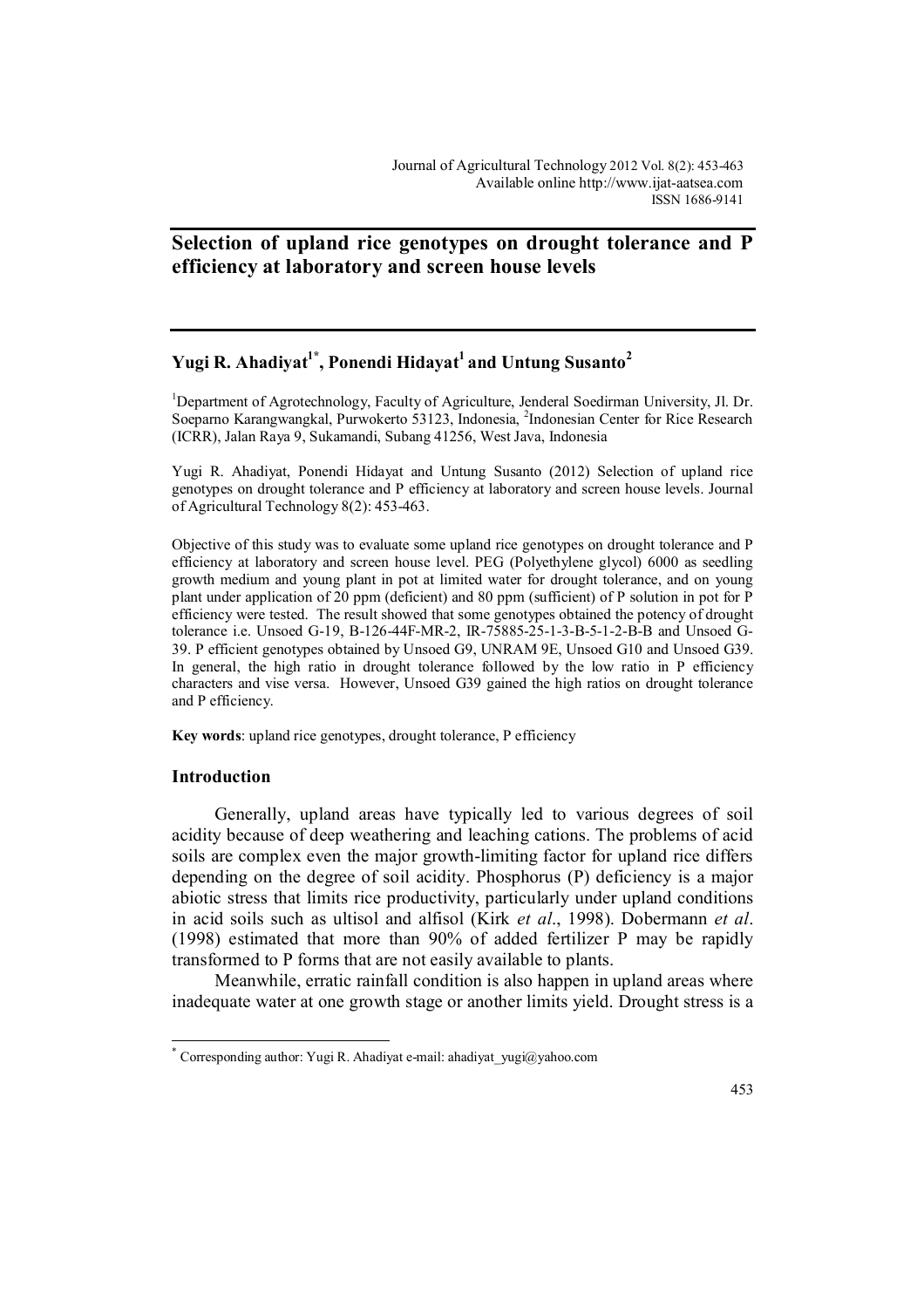serious limiting factor to gain stability of rice production. The effect of drought varies with the variety, degree and duration of stress and its coincidence with different growth stages (Kato, 2004). The full yield potential of rice on any site in any season is probably never realized. Periods of unsuitable weather causes drought hence reduce the yield (Forbes and Watson, 1994). It is estimated that 50% of the world rice production is affected more or less by drought (Bouman *et al*., 2005).

It is necessary to manage upland areas with the characters of soil acidity and related to soil constraints such as drought condition due to erratic of rainfall to increase the productivity of upland rice. Therefore, in strategic planning of Indonesian Agricultural Research and Development Agency 2010-2014 mentioned that rice is the first priority to gather national demand of food. However, currently the level of national rice production has not been met national demand yet. Area of rice production in Indonesia is dominantly under irrigated so it needs to expand to upland land areas as one alternative to keep and support national food security. Potency of upland areas is still large and it has a capacity to develop optimal food crop production especially for upland rice. In present, upland rice production contributes about 5-6% only to national rice production (Center of Research and Development, 2008). Erratic rainfall is the main factor that food production in rainfed dry land area and it has a high risk on production. Thus, the area has specific problems on low soil nutrition especially P and acid soil condition (Fageria and Baligar, 1997; Amberger, 2000).

Growing appropriate variety could enhance production. Therefore, selection of variety in selected area is an important thing to gain the adaptable one. Finding the new genotypes that suitable for upland area with specific constraint is needed to study by selection upland rice genotypes with the characters of drought tolerance, P efficient and high yield. This is one solution in order to improve rice production in upland area under limited water and acid conditions.

Some studies were done to select and improve upland rice production i.e. selection of some cultivars on P use efficiency (Fageria *et al*., 1988), P uptake under low P in soil of rice and root systems (Wissuwa, 2003), performance and P uptake of different tropical rice varieties (Akinrinde and Gaizer, 2006), leaf temperature as indication of drought tolerance (Hirayama *et al*., 2006), selection for grain yield under drought condition (Venuprasad *et al*., 2007), Panicle water potential and leaf water potential were measured as drought treat indication (Liu *et al*., 2007), selection of drought tolerance of rice based on morphological characters (Lasalita-Zapico *et al*., 2008), P uptake under Fe-P solution (Li *et al*., 2009). However, study on selection of genotypes with both characters of drought tolerance and P efficient has been limited conduct.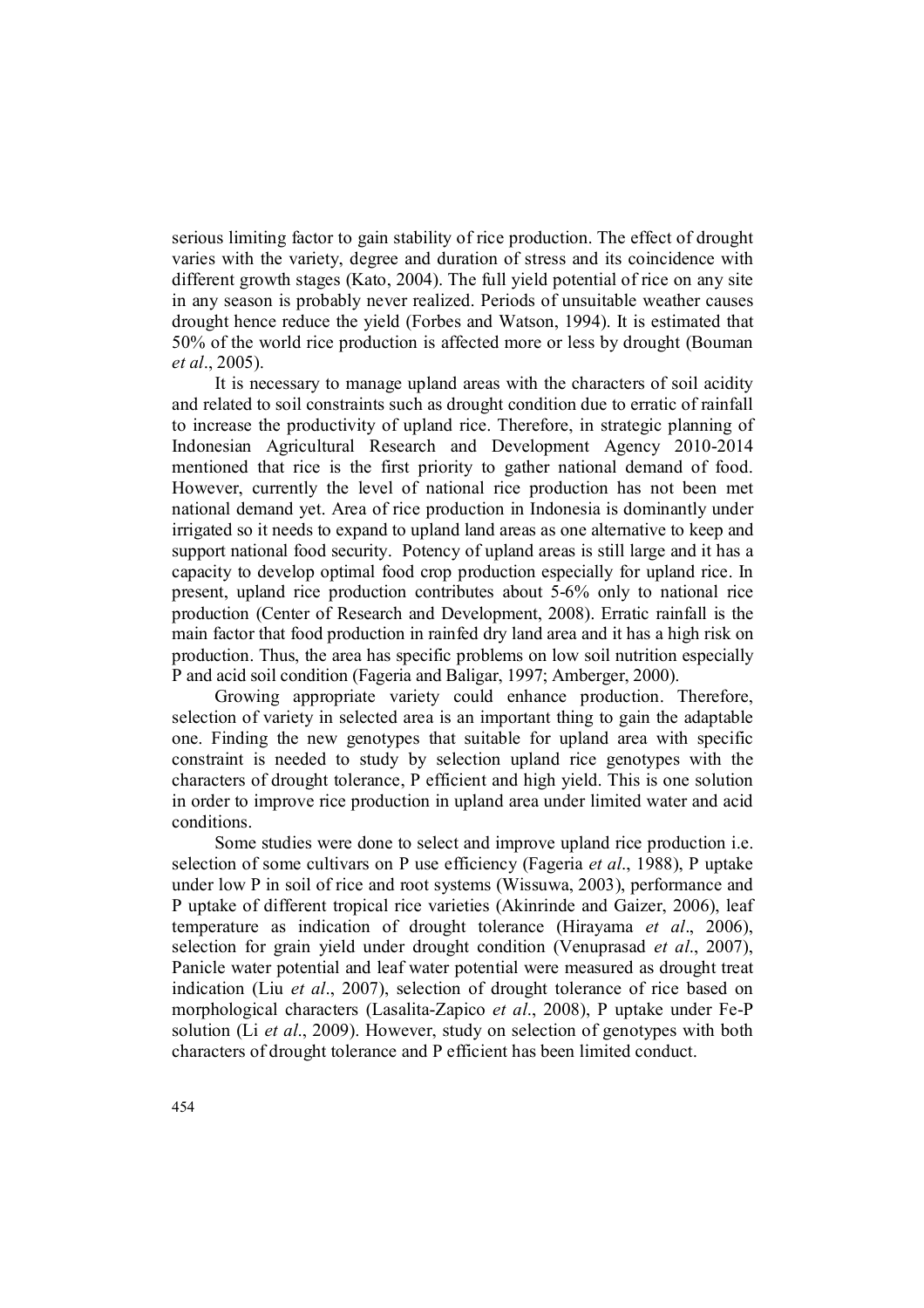To develop rice varieties with high yield potential, acid-soil and drought tolerances for the purpose of introducing upland rice in upland cropping systems area was one main objective. Therefore, this study was important to conduct as an alternative solution to find out the genotypes of upland rice with the characters of drought tolerance, P efficient and high yield, and suitable in specific upland areas.

## **Materials and methods**

The studies were carried out at Agronomy and Horticulture laboratory and screen house of Faculty of Agriculture Unsoed in April to June 2010. Genotypes drought tolerance selection methods were tested by seed germinated level in laboratory and seedling level in screen-house and P efficiency selection was done in screen-house on young plants (30 days after sowing).

Genotypes of Aromatic upland rice (Unsoed: G9, G10, G12, G13, G19, G34, G35, G39, G136), upland rice from Rice Research Center Sukamandi (B-126-44F-MR-2, B-124-98C-MR-1, IR 80340-23-B-B-1-B-B, IR 77379-33-3-7- 19-1-B, IR 75885-25-1-3-B-5-1-2-B-B, IR 75885-26-2-3-B-18-B-2-1-B), Unram genotypes (UNRAM 1E, 4E, 9E, 17E) and variety control (Situpatenggang) were used as materials.

# *Selection of genotypes on drought tolerance*

First, solution of 0, 10, 20 % PEG (Polyethylene glycol) 6000 were used in drought tolerance evaluation at seed germinated level (Lasalita-Zapico *et al*., 2008). Seeds were sowed in sand medium during seven days and then replaced to medium of PEG solution in Petridis by number of 20 seedlings each. Complete Randomized Design with three times replication was applied to evaluate the responses of seedling under stress condition of PEG solution and observed for 48 hours. Finally, Fresh seedling in each petridish was collected and weighed.

Second, evaluation on drought tolerance was carried out in pot at screen house by Complete Randomized Design with three times replication. Two treatments were applied i.e. watering for four and ten days and then ceased. Three seeds were dibbled and retained two seedlings for evaluation. Water is applied after seeds germinated in four days after sowing. Evaluation was done on dry weight of seedling at harvest time (14 days) from each treatment (IRRI, 2002). Dry weight of seedling was determined after drying at  $80^{\circ}$ C.

Data in both evaluations were analyzed by calculating ratio of under stress conditions to favorable conditions as indication of the tolerance level in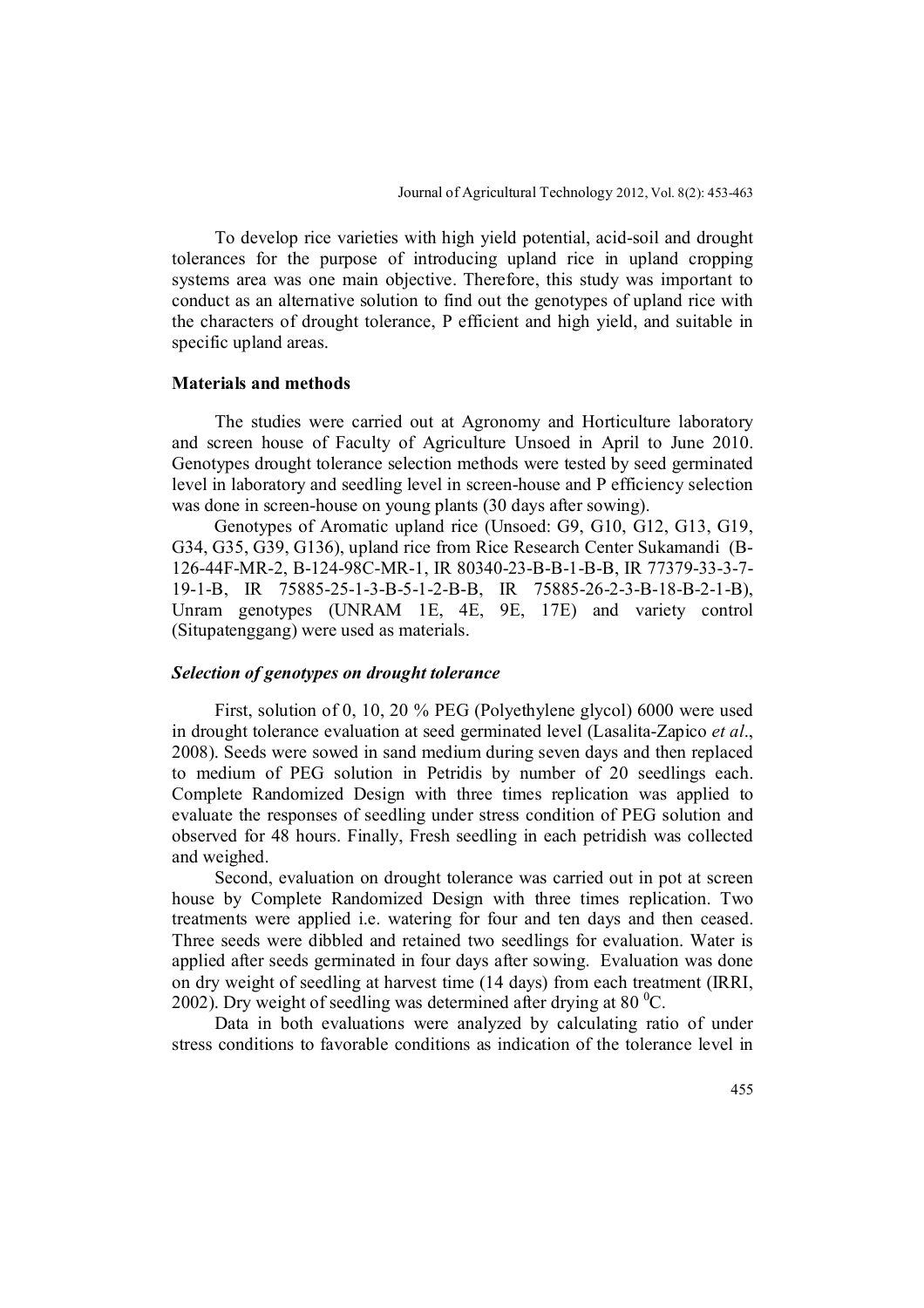each genotype. Only, the average of different stress conditions of PEG solution (P10/P0 and P20/P0) was calculated.

# *Selection of genotypes on P efficiency*

Fifteen seeds were dibbled in pot (1.5 kg) at screen house. At seven days after sowing, good ten seedlings were kept for further evaluation. Application of nutrition was applied at onset of sowing date. According to Gunes *et al,* (2006), N was applied at dose 200 mg/kg  $Ca(NO<sub>3</sub>)<sub>2</sub>$ .4H<sub>2</sub>O (0.3 g/pot) and K at dose 50 mg/kg KNO<sub>3</sub> (0.075 g/pot) in each pot. P was applied based on treatments at deficient dose of 20 mg/kg (0.03 g/pot) and sufficient dose of 80 mg/kg  $(0.12 \text{ g}/\text{pot})$ .

Observation was done up to 30 days and was evaluated on shoot dry weight and P content. Dry shoot weights were determined after drying at  $80<sup>0</sup>C$ . P content was determined at harvested time (30 days old) of shoot, dried at 70  ${}^{0}C$ , ground and ashed at 550  ${}^{0}C$  for determination of P concentration in the whole shoot. The ashed samples were then dissolved in 3.3% HCl and analyzed for P by using the method of Barton (1948).

Data were analyzed by calculating ratio of under deficient condition to sufficient condition as indication of the P efficience level (relative shoot growth) in each genotype (Ozturk *et al*., 2005).

## **Results and discussions**

#### *Selection of genotypes on drought tolerance*

There has a variation on ratio of index drought tolerance among genotypes under 10% and 20% PEG solutions. These values gave indication that each genotype showed the different responses on drought conditions as the result of tolerance level.

Based on PEG test showed that Situ Patenggang variety as a control gained the high ratio of drought tolerance of 93.83% (10% PEG) and 77.78% (20% PEG) compared to average of overall genotypes value (Table 1). Selected genotypes for drought tolerance were taken by the high ratio more than overall average values of 81.66% (PEG 10%) and 72.22% (20%). Some genotypes had drought tolerance index >81.66% under 10% PEG i.e. B-126-44F-MR-2 (83.59%), UNRAM 17E (86.90%), Unsoed G-39 (87.20%), UNRAM 9E (90.43%), UNRAM 4E (90.60%), Unsoed G-35 (92.75%), Unsoed G-136 (95.04%), Unsoed G-19 (95.37%) and IR-75885-25-1-3-B-5-1-2-B-B (95.59%) (Table 1) and drought tolerance index >75% under 20% PEG i.e. Unsoed G-39 (77.95%), UNRAM 4E (78.21%), Unsoed G13 (78.81%), Unsoed G35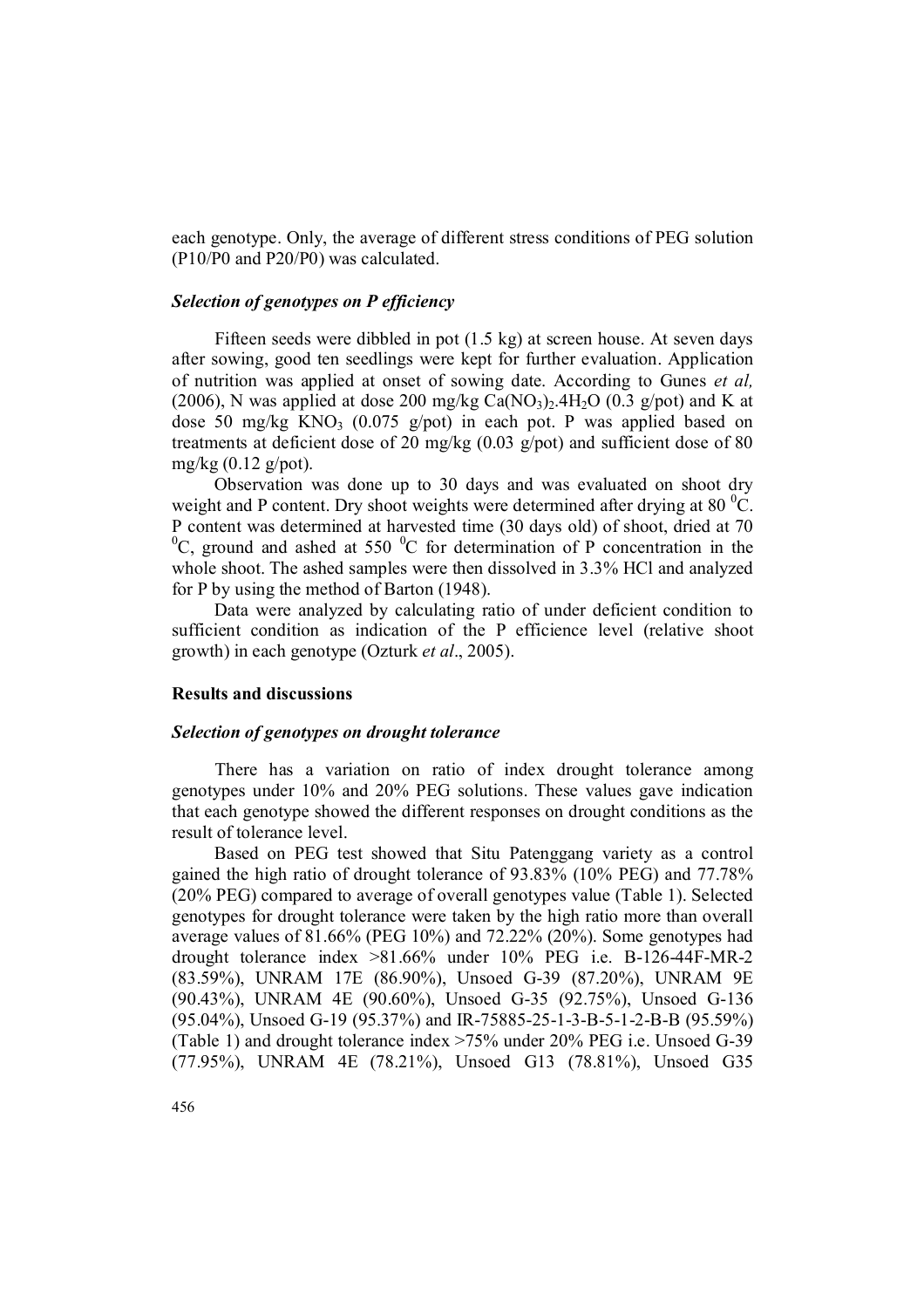(84.25%), Unsoed G-136 (86.91%), Unsoed G-19 (88.33%), B-126-44F-MR-2 (88.78%) and IR-75885-25-1-3-B-5-1-2-B-B (97.71%) (Table 1).

**Table 1.** Fresh seedling weight (g) of upland rice genotypes under different concentration of PEG (Polyethylene glycol) 6000 on drought tolerance index

| <b>PEG10</b><br>PEG <sub>0</sub><br>Genotype |        |        | <b>PEG20</b> | Drought tolerance index (%) |       |
|----------------------------------------------|--------|--------|--------------|-----------------------------|-------|
|                                              |        |        | P10/P0       | P20/P0                      |       |
| Situ Patenggang                              | 0.0810 | 0.0760 | 0.0630       | 93.83                       | 77.78 |
| <b>UNRAM 4E</b>                              | 0.1170 | 0.1060 | 0.0915       | 90.60                       | 78.21 |
| Unsoed G19                                   | 0.0986 | 0.0941 | 0.0871       | 95.37                       | 88.33 |
| B-126-44F-MR-2                               | 0.1168 | 0.0976 | 0.1037       | 83.59                       | 88.78 |
| Unsoed G136                                  | 0.0779 | 0.0740 | 0.0677       | 95.04                       | 86.91 |
| <b>UNRAM 17E</b>                             | 0.1375 | 0.1195 | 0.0760       | 86.90                       | 55.27 |
| B-124-98C-MR-1                               | 0.1310 | 0.0950 | 0.0842       | 72.52                       | 64.29 |
| <b>UNRAM 1E</b>                              | 0.1243 | 0.0933 | 0.0898       | 75.02                       | 72.19 |
| IR 80340-23-B-B-1-B-B                        | 0.1189 | 0.0968 | 0.0684       | 81.44                       | 57.57 |
| IR 77379-33-3-7-19-1-B                       | 0.1402 | 0.0939 | 0.0925       | 66.97                       | 65.97 |
| IR 75885-25-1-3-B-5-1-2-B-B                  | 0.0895 | 0.0856 | 0.0875       | 95.59                       | 97.71 |
| IR 75885-26-2-3-B-18-B-2-1-B                 | 0.1177 | 0.0950 | 0.0783       | 80.74                       | 66.54 |
| Unsoed G12                                   | 0.1333 | 0.0914 | 0.0863       | 68.53                       | 64.71 |
| Unsoed G13                                   | 0.1475 | 0.1164 | 0.1163       | 78.92                       | 78.81 |
| Unsoed G9                                    | 0.1278 | 0.0979 | 0.0853       | 76.61                       | 66.77 |
| Unsoed G34                                   | 0.1943 | 0.1090 | 0.1081       | 56.09                       | 55.66 |
| Unsoed G35                                   | 0.1111 | 0.1031 | 0.0936       | 92.75                       | 84.25 |
| <b>UNRAM 9E</b>                              | 0.1117 | 0.1010 | 0.0755       | 90.43                       | 67.60 |
| Unsoed G10                                   | 0.1300 | 0.1003 | 0.0711       | 77.18                       | 54.65 |
| Unsoed G39                                   | 0.1026 | 0.0895 | 0.0800       | 87.20                       | 77.95 |
| Average                                      |        |        |              | 81.66                       | 79.86 |

Remarks:  $PEG0 = 0\% PEG$ ;  $PEG10 = 10\%; PEG$ ;  $P20 = 20\% PEG$  (percentage of PEG solution).

Based on pot test was resulted the vary drought tolerance index under different watering period. But, still Situ Patenggang variety showed the high index of 81.23%. Drought tolerance indices >70% as average value of overall genotypes were B-126-44F-MR-2 (70.08%), Unsoed G-13 (74.93%), B-126- 44F-MR-2 (78.26%), Unsoed G-19 (80.91%), IR-75885-25-1-3-B-5-1-2-B-B (82.28%), IR-75885-26-2-3-B-18-B-2-1-B (85.40%), UNRAM 17E (95.88%) and Unsoed G-39 (94.00%) as potential genotypes for drought tolerance (Table 2).

The result form two different methods indicated vary and inconsistent in each genotypes. Therefore, selected genotypes were taken on genotypes with the consistent value of drought tolerance index in different method as mentioned above. Unsoed G-19, B-126-44F-MR-2, IR-75885-25-1-3-B-5-1-2- B-B and Unsoed G-39 showed the consistency values of drought tolerance index (Table 3).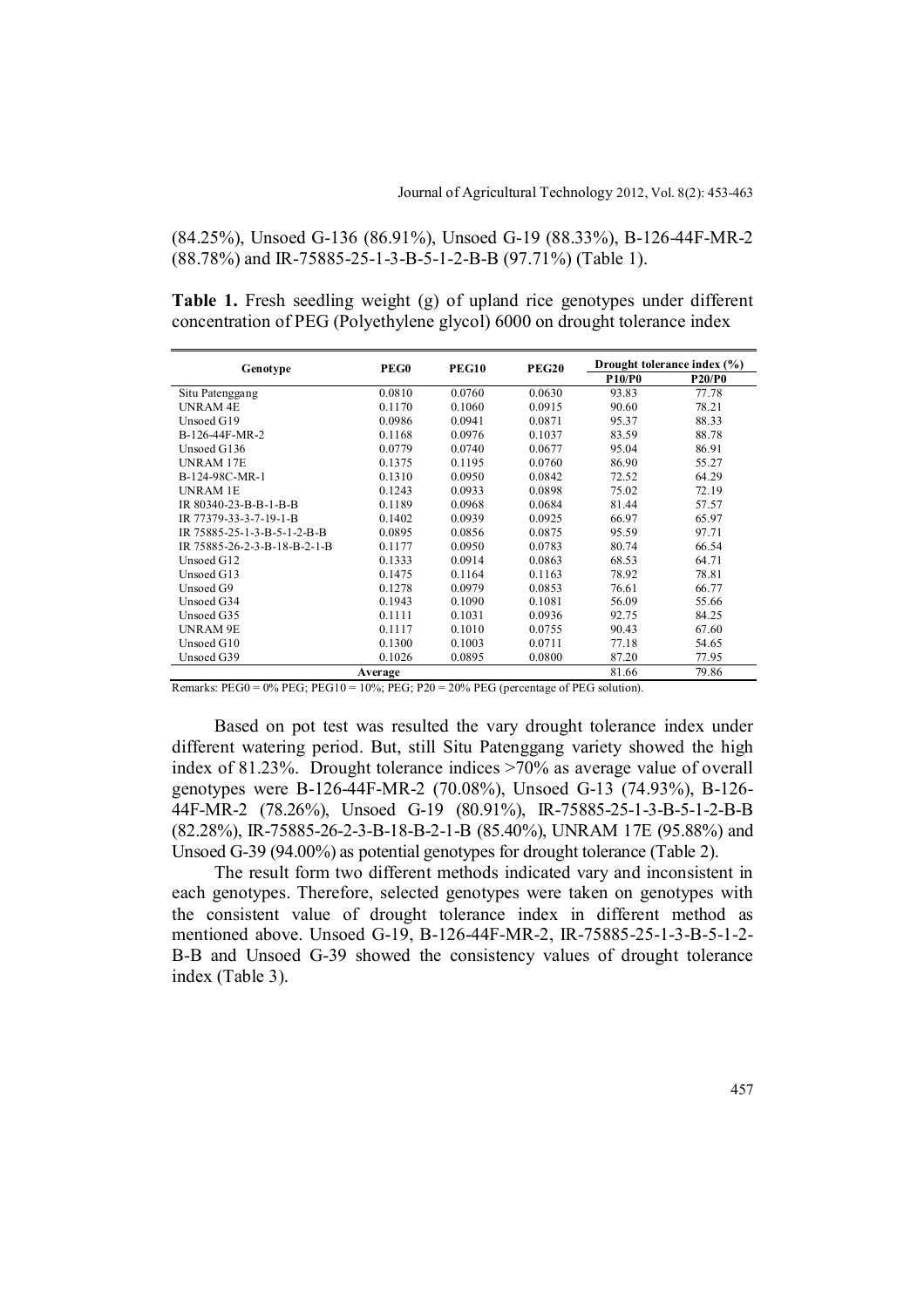**Tabel 2.** Dry biomass (g) of upland rice genotypes at 14 days under different period of watering on drought tolerance index

| Genotype                     | <b>WA-4</b> | <b>WA-10</b> | Drought tolerance index (%) |
|------------------------------|-------------|--------------|-----------------------------|
| Situ Patenggang              | 0.1255      | 0.1545       | 81.23                       |
| <b>UNRAM4E</b>               | 0.0904      | 0.1593       | 56.78                       |
| Unsoed G19                   | 0.0915      | 0.1131       | 80.91                       |
| B-126-44F-MR-2               | 0.0753      | 0.1075       | 70.08                       |
| Unsoed G136                  | 0.0665      | 0.0978       | 68.03                       |
| UNRAM 17E                    | 0.1395      | 0.1455       | 95.88                       |
| B-124-98C-MR-1               | 0.0450      | 0.0575       | 78.26                       |
| UNRAM 1E                     | 0.0945      | 0.1900       | 49.74                       |
| IR 80340-23-B-B-1-B-B        | 0.0728      | 0.1310       | 55.60                       |
| IR 77379-33-3-7-19-1-B       | 0.0775      | 0.1455       | 53.26                       |
| IR 75885-25-1-3-B-5-1-2-B-B  | 0.1203      | 0.1463       | 82.28                       |
| IR 75885-26-2-3-B-18-B-2-1-B | 0.0965      | 0.1130       | 85.40                       |
| Unsoed G12                   | 0.0912      | 0.1538       | 59.32                       |
| Unsoed G13                   | 0.0824      | 0.1099       | 74.93                       |
| Unsoed G9                    | 0.0631      | 0.0974       | 64.80                       |
| Unsoed G34                   | 0.0810      | 0.1366       | 59.28                       |
| Unsoed G35                   | 0.0975      | 0.1427       | 68.31                       |
| <b>UNRAM 9E</b>              | 0.1216      | 0.2080       | 58.45                       |
| Unsoed G10                   | 0.0927      | 0.1725       | 53.72                       |
| Unsoed G39                   | 0.1058      | 0.1125       | 94.00                       |
| Average                      |             |              | 69.51                       |

Remarks: WA-4 = only during 4 days applied water and then ceased.  $WA-10 = only during 10 days applied water and then ceased.$ 

**Table 3.** Comparison of drought tolerance index (DTI) on upland rice genotypes between PEG and pot methods

| Genotype                     | <b>DTI-PEG</b> | DTI-Pot |
|------------------------------|----------------|---------|
| Situ Patenggang              | 85.80          | 81.23   |
| <b>UNRAM 4E</b>              | 87.05          | 56.78   |
| Unsoed G19                   | 89.87          | 80.91   |
| B-126-44F-MR-2               | 88.02          | 70.08   |
| Unsoed G136                  | 91.46          | 68.03   |
| <b>UNRAM 17E</b>             | 77.71          | 95.88   |
| B-124-98C-MR-1               | 75.47          | 78.26   |
| UNRAM 1E                     | 74.40          | 49.74   |
| IR 80340-23-B-B-1-B-B        | 74.63          | 55.60   |
| IR 77379-33-3-7-19-1-B       | 67.96          | 53.26   |
| IR 75885-25-1-3-B-5-1-2-B-B  | 94.78          | 82.28   |
| IR 75885-26-2-3-B-18-B-2-1-B | 78.25          | 85.40   |
| Unsoed G12                   | 67.68          | 59.32   |
| Unsoed G13                   | 82.99          | 74.93   |
| Unsoed G9                    | 76.54          | 64.80   |
| Unsoed G34                   | 58.98          | 59.28   |
| Unsoed G35                   | 91.66          | 68.31   |
| <b>UNRAM 9E</b>              | 82.72          | 58.45   |
| Unsoed G10                   | 72.59          | 53.72   |
| Unsoed G39                   | 84.54          | 94.00   |

Remarks: DTI-PEG is obtained by calculating the average of DTI P10/P0 and P20/P0 in each genotype (Table 1); DTIpot is obtained from Table 2.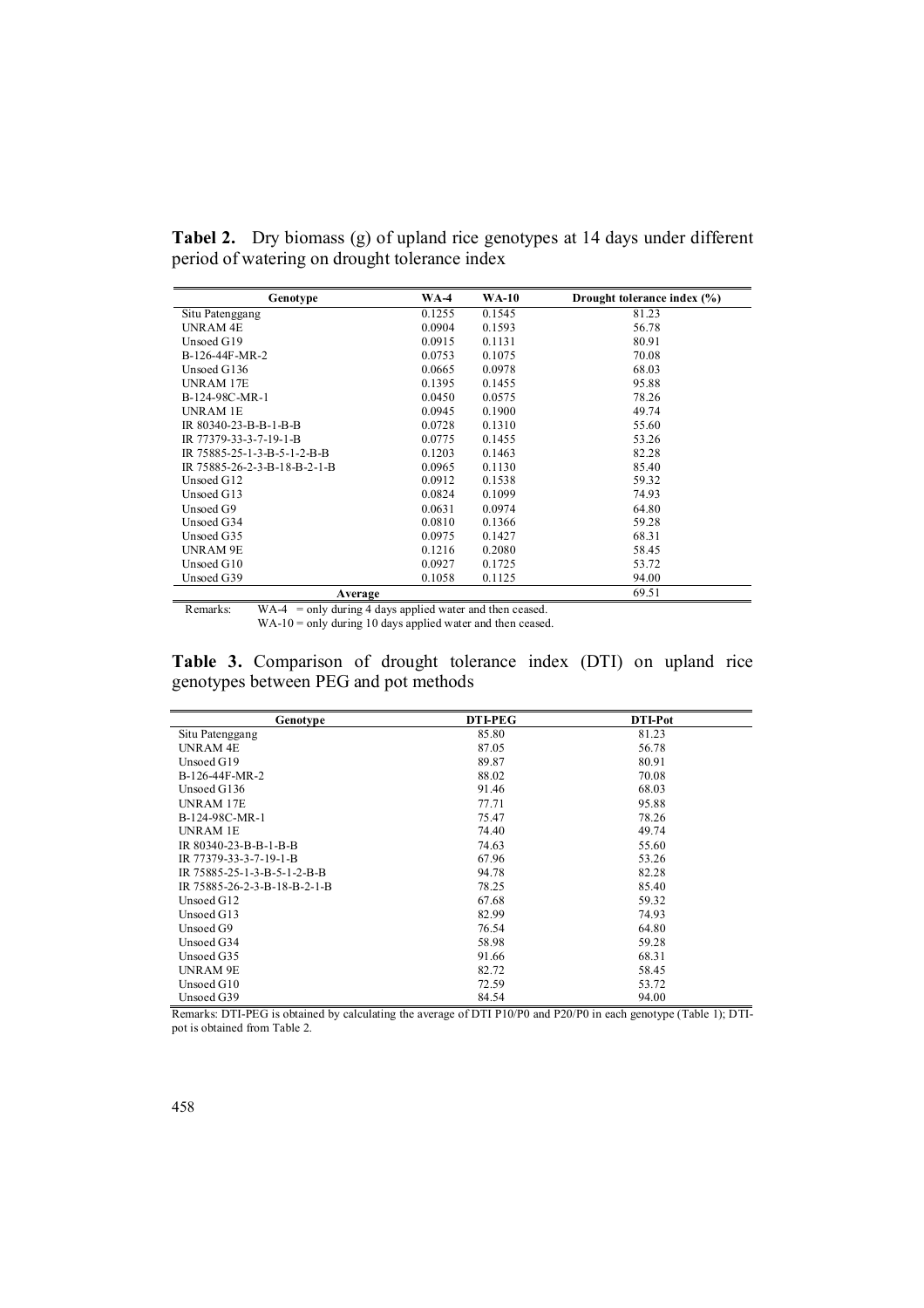The variation of result was evidence that each genotype had a different response on different test method. Otherwise, selected genotypes could be possible gotten by genotypes with the consistent values from different method. Both tests refer to Lasalita-Zapico *et al*. (2008) for PEG test and IRRI (2002) for pot test.

### *Selection of genotypes on P efficiency*

Index of P efficiency based on shoot dry weight ranges from 57.67% (UNRAM 17E) to 94.31% (Unsoed G9) (Table 4). Situ Patenggang variety as a control had the highest P efficiency (99.29%). Efficiency P of Genotypes >79.64% was IR-75885-25-1-3-B-5-1-2-B-B (82.68%), UNRAM 1E (84.92%), UNRAM 9E (88.26%), Unsoed G12 (87.26%), IR 80340-23-B-B-1-B-B (88.45%), UNRAM 4E (88.69%), Unsoed G13 (89.99%), Unsoed G39 (91.09%), Unsoed G10 (92.08%), dan Unsoed G9 (94.31%).

**Tabel 4**. Dry weight of shoot (g) of upland rice genotypes at 30 days harvested and calculating of efficiency P under application of different P doses

|                              |            | Dry weight of shoot (g) |           |  |
|------------------------------|------------|-------------------------|-----------|--|
| Genotype                     | <b>P20</b> | <b>P80</b>              | (P20/P80) |  |
| Situ Patenggang              | 1.8071     | 1.8200                  | 99.29     |  |
| <b>UNRAM 4E</b>              | 1.5292     | 1.7242                  | 88.69     |  |
| Unsoed G19                   | 0.7608     | 1.5224                  | 49.97     |  |
| B-126-44F-MR-2               | 1.6963     | 2.2438                  | 75.60     |  |
| Unsoed G136                  | 1.1408     | 1.4625                  | 78.00     |  |
| UNRAM 17E                    | 1.4955     | 2.5931                  | 57.67     |  |
| B-124-98C-MR-1               | 1.8720     | 2.3584                  | 79.38     |  |
| <b>UNRAM 1E</b>              | 1.9640     | 2.3127                  | 84.92     |  |
| IR 80340-23-B-B-1-B-B        | 1.8103     | 2.0468                  | 88.45     |  |
| IR 77379-33-3-7-19-1-B       | 1.7999     | 2.7824                  | 64.69     |  |
| IR 75885-25-1-3-B-5-1-2-B-B  | 2.0711     | 2.5051                  | 82.68     |  |
| IR 75885-26-2-3-B-18-B-2-1-B | 1.2859     | 1.8282                  | 70.34     |  |
| Unsoed G12                   | 2.2595     | 2.5894                  | 87.26     |  |
| Unsoed G13                   | 2.5447     | 2.8278                  | 89.99     |  |
| Unsoed G9                    | 2.0398     | 2.1629                  | 94.31     |  |
| Unsoed G34                   | 1.8146     | 2.5761                  | 70.44     |  |
| Unsoed G35                   | 1.7267     | 2.1759                  | 79.36     |  |
| <b>UNRAM 9E</b>              | 2.3205     | 2.6293                  | 88.26     |  |
| Unsoed G10                   | 1.7889     | 1.9427                  | 92.08     |  |
| Unsoed G39                   | 1.6842     | 1.8492                  | 91.08     |  |
| Average                      | 79.64      |                         |           |  |

Remarks:  $P20 = 20$  ppm P (deficient);  $P80 = 80$  ppm P (sufficient).

Based on shoot P content, P efficiency ranges from 49.23% (Unsoed G19) to 67.11% (Unsoed G39) (Table 5). Situ patenggang had the low values on P efficiency of <62%. Genotypes obtained P efficiency >61.29% i.e. B-124- 98C-MR-1 (62.00%), B-126-44F-MR-2 (62.31%), UNRAM 17E (62.44%),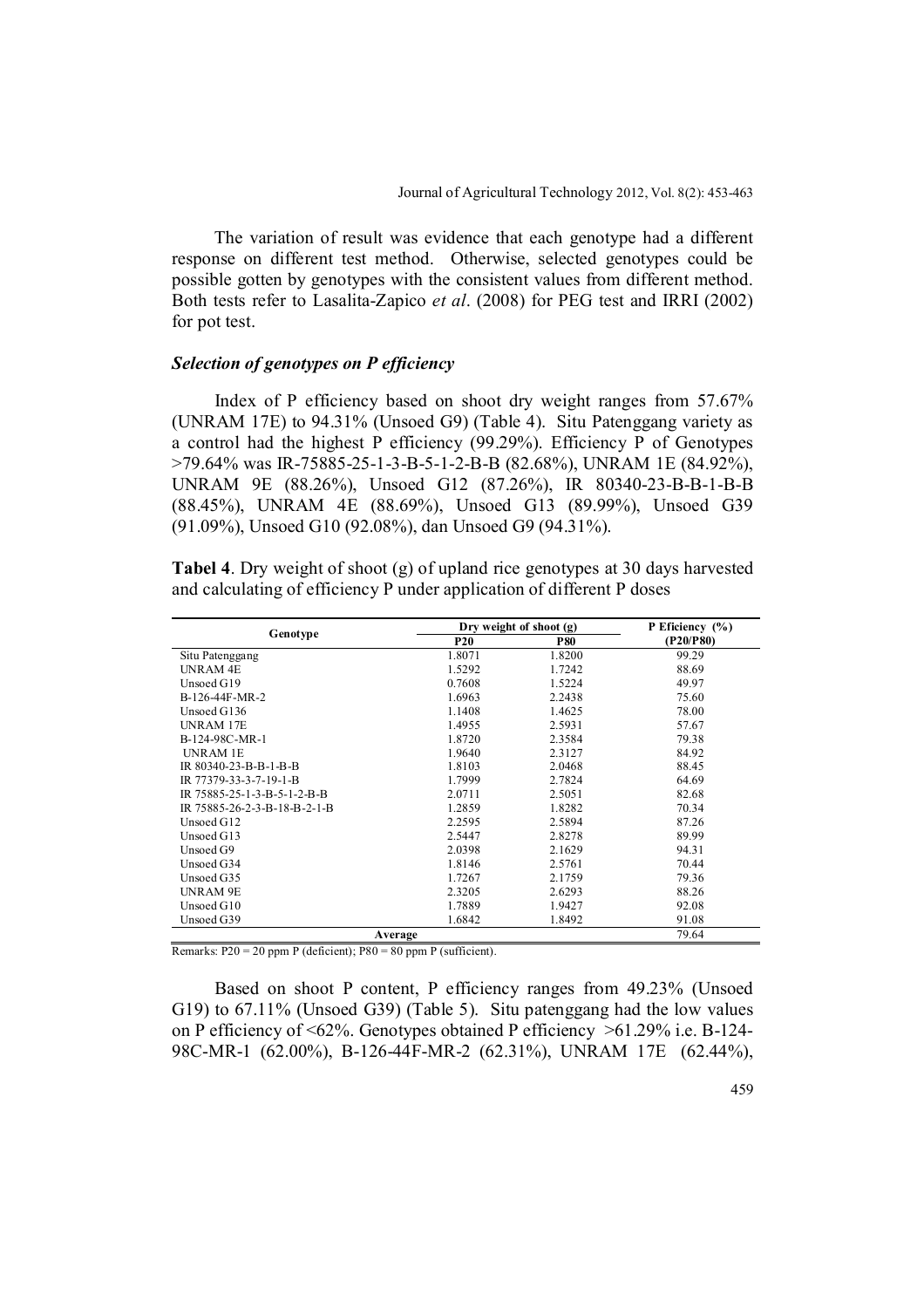UNRAM 9E (62.49%), G34 (62.96%), G10 (63.12%), Unsoed G9 (64.55%), Unsoed G136 (64.72%), Unsoed G35 (65.28%) and IR 77379-33-3-7-19-1-B  $(65.46\%)$ .

**Tabel 5.** Content of P of upland rice genotypes at 30 days harvested and calculating of efficiency P under application of different P doses

|                              | P content $(\% )$ | P Eficiency $(\% )$ |           |
|------------------------------|-------------------|---------------------|-----------|
| Genotype                     | <b>P20</b>        | <b>P80</b>          | (P20/P80) |
| Situ Patenggang              | 0.1602            | 0.2807              | 57.07     |
| <b>UNRAM 4E</b>              | 0.4531            | 0.7773              | 58.29     |
| Unsoed G19                   | 0.4119            | 0.8366              | 49.23     |
| B-126-44F-MR-2               | 0.4611            | 0.7400              | 62.31     |
| Unsoed G136                  | 0.4873            | 0.7529              | 64.72     |
| <b>UNRAM 17E</b>             | 0.4968            | 0.7956              | 62.44     |
| B-124-98C-MR-1               | 0.4840            | 0.7806              | 62.00     |
| <b>UNRAM 1E</b>              | 0.4403            | 0.7306              | 60.27     |
| IR 80340-23-B-B-1-B-B        | 0.4986            | 0.8144              | 61.22     |
| IR 77379-33-3-7-19-1-B       | 0.4843            | 0.7398              | 65.46     |
| IR 75885-25-1-3-B-5-1-2-B-B  | 0.5190            | 0.8606              | 60.31     |
| IR 75885-26-2-3-B-18-B-2-1-B | 0.4516            | 0.7976              | 56.62     |
| Unsoed G12                   | 0.4162            | 0.7471              | 55.71     |
| Unsoed G13                   | 0.4837            | 0.8012              | 60.37     |
| Unsoed G9                    | 0.5341            | 0.8274              | 64.55     |
| Unsoed G34                   | 0.5057            | 0.8032              | 62.96     |
| Unsoed G35                   | 0.5446            | 0.8343              | 65.28     |
| <b>UNRAM 9E</b>              | 0.5292            | 0.8468              | 62.49     |
| Unsoed G10                   | 0.4860            | 0.7700              | 63.12     |
| Unsoed G39                   | 0.5413            | 0.8066              | 67.11     |
| Average                      |                   |                     | 61.29     |

Remarks: P20 = 20 ppm P (deficient); P80 = 80 ppm P (sufficient).

There was a different result between shoot dry weight and shoot P content as P efficient genotypes. Variation values on both analyses must be separated to select genotypes with the character of P efficient. Therefore, consistency values of genotypes were taken as selected genotype of P efficient (Table 6). Some genotypes showed the consistency i.e. Unsoed G9, UNRAM 9E, Unsoed G10 dan Unsoed G39.

Selection of P efficiency genotypes refers to Fageria and Baligar (1997) by which mentioned that biomass weight and P content on shoot part are suitable to use for P efficiency genotypes selection. Other studies of rice were done on P efficient (Ozturk *et al*., 2005; Gunes *et al*., 2006) based on ratio of biomass weight between deficient to sufficient conditions.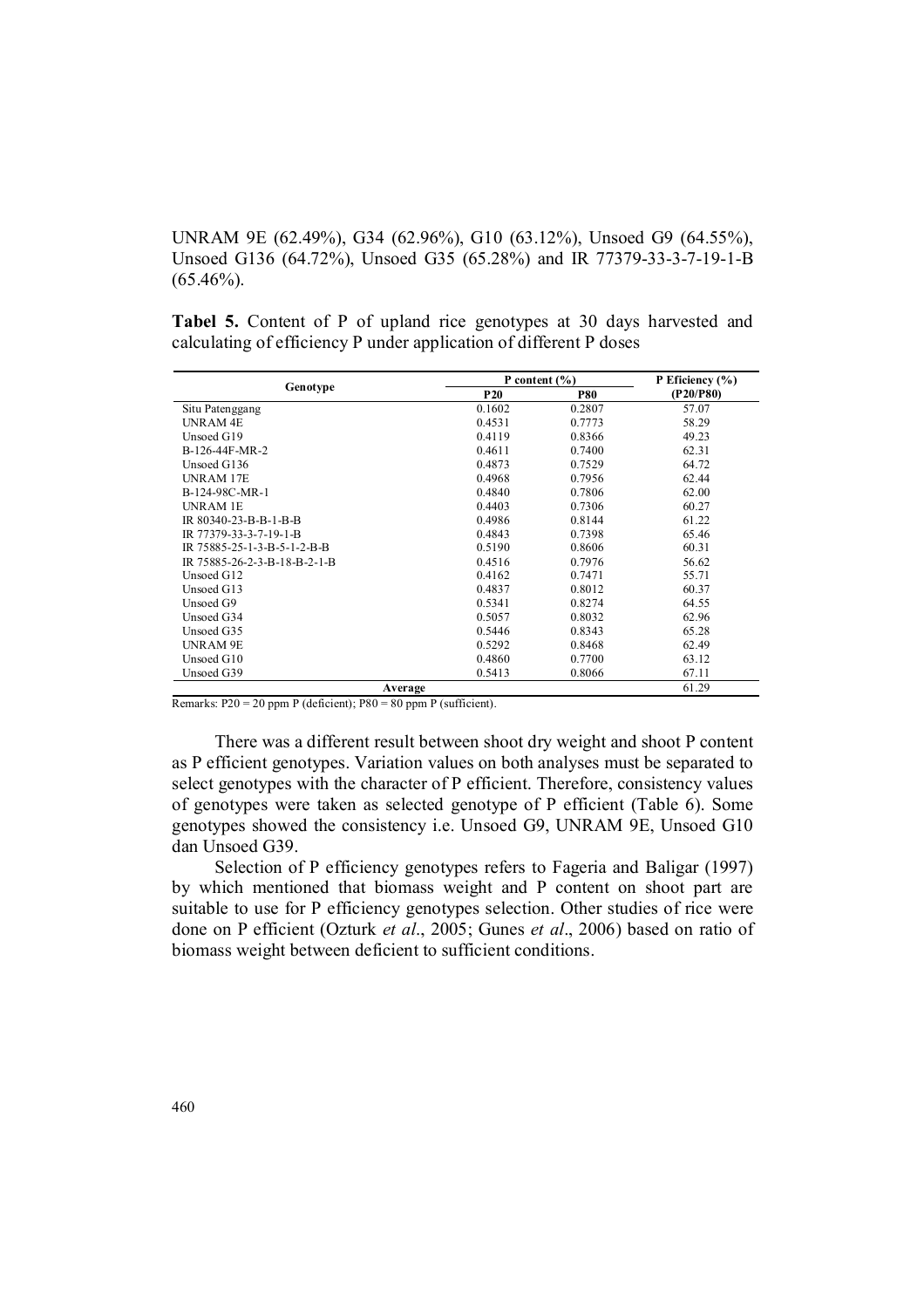**Tabel 6.** Comparison of P efficiency (PE) on upland rice genotypes based on shoots dry weight and P content

|                              | P Eficiency $(\% )$ |        |  |
|------------------------------|---------------------|--------|--|
| Genotype                     | <b>PE-1</b>         | $PE-2$ |  |
| Situ Patenggang              | 99.29               | 57.07  |  |
| <b>UNRAM 4E</b>              | 88.69               | 58.29  |  |
| Unsoed G19                   | 49.97               | 49.23  |  |
| B-126-44F-MR-2               | 75.60               | 62.31  |  |
| Unsoed G136                  | 78.00               | 64.72  |  |
| <b>UNRAM 17E</b>             | 57.67               | 62.44  |  |
| B-124-98C-MR-1               | 79.38               | 62.00  |  |
| <b>UNRAM 1E</b>              | 84.92               | 60.27  |  |
| IR 80340-23-B-B-1-B-B        | 88.45               | 61.22  |  |
| IR 77379-33-3-7-19-1-B       | 64.69               | 65.46  |  |
| IR 75885-25-1-3-B-5-1-2-B-B  | 82.68               | 60.31  |  |
| IR 75885-26-2-3-B-18-B-2-1-B | 70.34               | 56.62  |  |
| Unsoed G12                   | 87.26               | 55.71  |  |
| Unsoed G13                   | 89.99               | 60.37  |  |
| Unsoed G9                    | 94.31               | 64.55  |  |
| Unsoed G34                   | 70.44               | 62.96  |  |
| Unsoed G35                   | 79.36               | 65.28  |  |
| <b>UNRAM 9E</b>              | 88.26               | 62.49  |  |
| Unsoed G10                   | 92.08               | 63.12  |  |
| Unsoed G39                   | 91.08               | 67.11  |  |

Remarks:  $PE-I = P$  efficiency based on shoot dry weight (Tabel 4);  $PE-Z = P$  efficiency based on shoot P content (Table 5).

#### *Drought tolerance and P efficient Genotypes*

The results of selection on drought tolerance and P efficiency showed a variation in different methods by which were applied. Situ Patenggang variety as a control had a high value index on drought tolerance but low in P efficiency and also the same result showed in other genotypes for drought tolerance (Tabel 3) and P efficiency (Table 6). In general, genotypes with the character of tolerance to drought tend low in P efficiency and vise versa. However, Unsoed G39 showed the superior in drought tolerance and P efficiency.

The selection for drought tolerance was done as a modification by compile two different methods. Selection for genotypes with the character of drought tolerance by using both methods was still limited apply. Hoping by using different method in selection would be resulted the selected genotypes accurately.

Due to these methods were done at laboratory and screen house level under limited and control condition, further evaluation is still need under field condition to select the proper genotype ones. Even though, those genotypes had potency as drought tolerant and P efficient, the further evaluation must be done under field condition with the characters of low P and low rainfall intensity.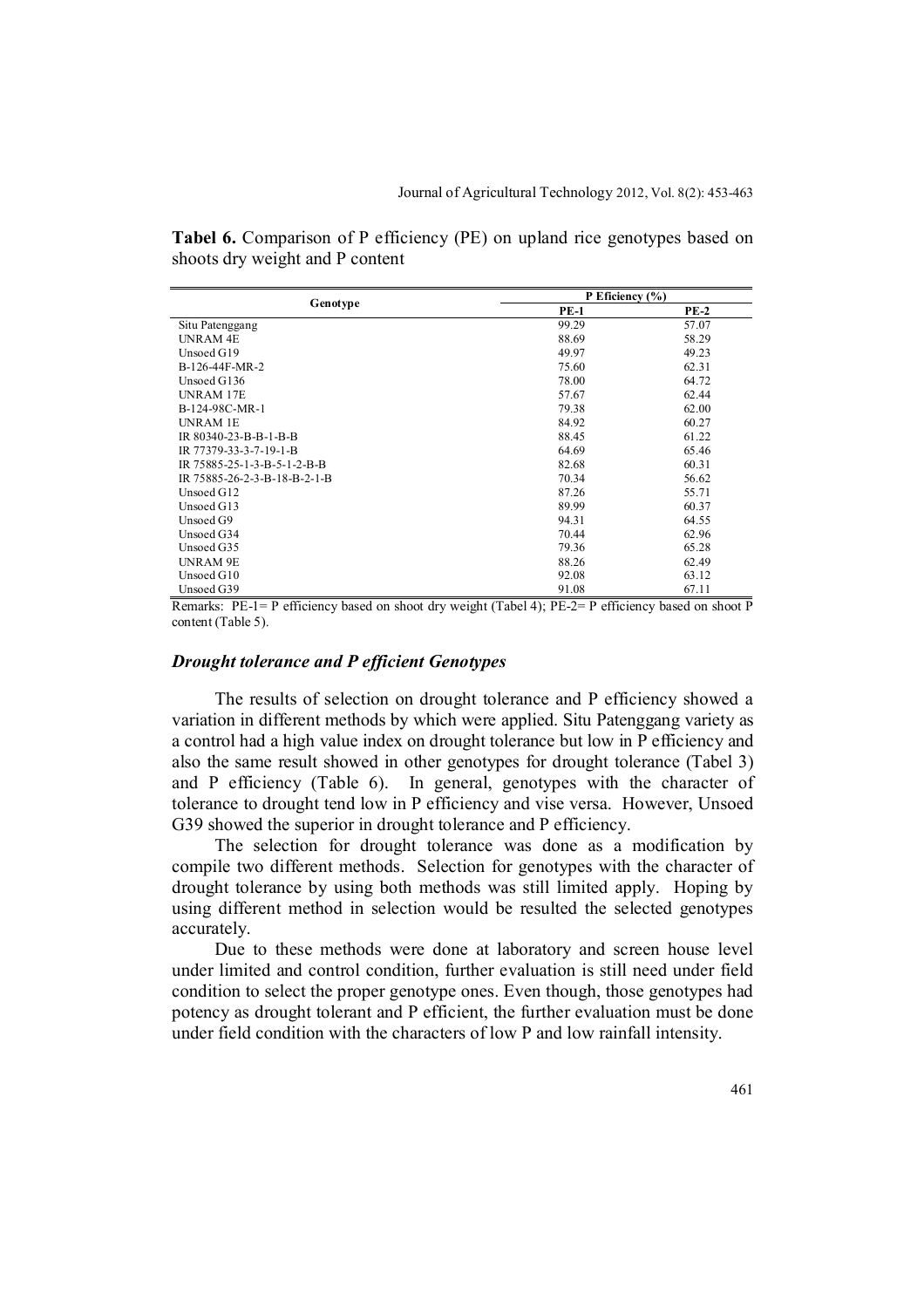# **Conclusion**

Even though the inconsistency of results were obtained but some genotypes showed the fit results on both methods i.e. Unsoed G-19, B-126- 44F-MR-2, IR-75885-25-1-3-B-5-1-2-B-B and Unsoed G-39 as drought tolerant genotypes and Unsoed G9, UNRAM 9E, Unsoed G10 and Unsoed G39 as P efficient genotypes. Generally, genotypes with the character of drought tolerant tend low P efficiency and vise versa, except Unsoed G39.

#### **Acknowledgement**

Both study and paper could be possible made due to availability of financial support. Therefore, thankful a lot is delivered to Agricultural Research and Development Agency for giving the research grant of KKP3T year 2010.

#### **References**

- Akinride, E.A. and T. Gaizer. (2006). Differences in performance and phosphorus-use efficiency of some tropical rice (*Oryza sativa* L.) varieties. Pakistan J. of Nutrition 5(3):208-211.
- Amberger, A. (2000). Soil Fertilizer and Plant Nutrition in the Tropics and Sub Tropics. International Potash Institue Switzerland.
- Barton, C.J. (1948). Photometric analysis on phosphate rock. Ind.Anal.Eng.Chem. 20:1068- 1073.
- Bouman, B.A.M., S. Peng, A.R. Castaòeda and R.M. Visperas (2005). Yield and water use of irrigated tropical aerobic rice systems. Agric.Water Manag. 74(2): 87-105.
- Center of Research and Development. (2008). Opportunity to gain sustainable rice production. National Department of Agriculture. Bogor.
- Dobermann, A., K.G. Cassman, C.P. Mamaril and J.E. Sheehy (1998). Management of phosphorus, potassium, and sulfur in intensive, irrigated lowland rice. Field Crop Res. 56:113-138.
- Fageria, N.K., R.J. Wright and V.C. Baligar (1988). Rice cultivar evaluation for phosphorus use efficiency. Plant and Soil 111:105-109.
- Fageria, N.K. and V.C. Baligar (1997). Upland rice genotypes evaluation for phosphorus use efficiency. J. Plant Nutrition, 20 (4): 499 – 509.
- Forbes, J.C. and R.D. Watson (1994). Plants in Agriculture. Cambridge, Britain. pp. 72-78.
- Gunes, A., A. Inal, M. Alpaslan and I. Cakmak (2006). Genotypic variation in phosphorus efficiency between wheat cultivars grown under greenhouse and field conditions. Soil Sci. Plant Nutr*.*, 52(4):470 – 478.
- Hirayama, M., Y. Wada and H. Nemoto (2006). Estimation of drought tolerance on leaf temperature in upland rice breeding. Breeding Sci. 56:47-54.
- IRRI, (2002). Reference Guide Standard Evaluation System for Rice IRRI Los banos. Philipines.
- Kato, Y., H. Satoshi, K. Akiniko, J. Abe, K. Urasaki and J. Yamagishi (2004). Enhancing grain yield of rice (*Oryza sativa* L.) under upland conditions in Japan. 4<sup>th</sup> International Crop Science Congress, Brisbane, Australia.